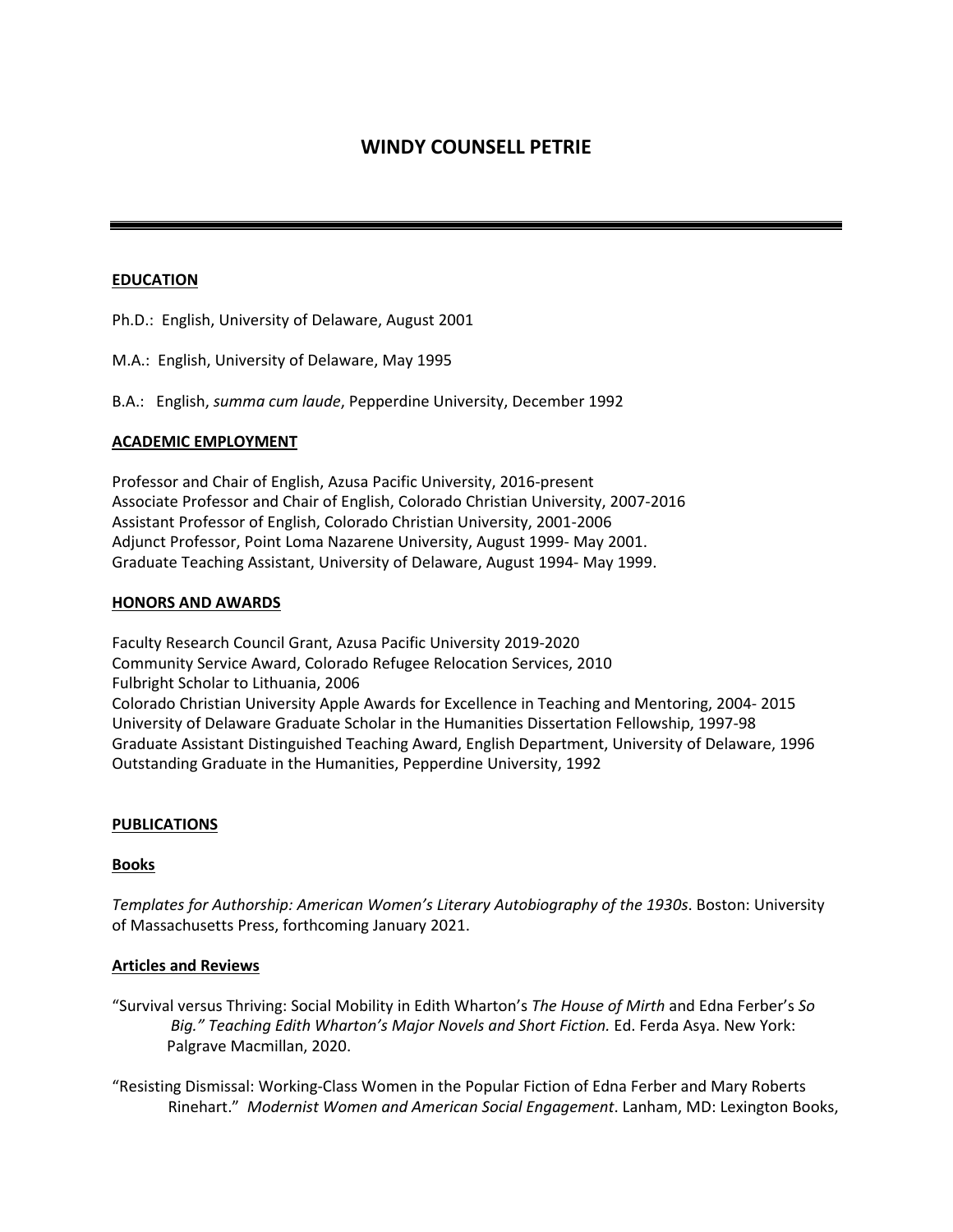2019. 21-43.

"Edna Ferber, 1885-1968." *American Writers Supplement*. Vol. 29. (February 2019), pp. 31-47.

"Grace King." American Writers XXVIII. Ed. Jay Parini. New York: Charles Scribners' Sons, 2018.

"Zora Neale Hurston Reconsidered." *American Writers Retrospective.* Vol 3. (Oct 2017): 125-146.

"Christina Rossetti and the Bible." Book Review for *Christianity and Literature*. 65.3 June 2016.

"Carolyn Wells." American Writers XXVI. Ed. Jay Parini. New York: Charles Scribners' Sons, 2015.

"Mary Roberts Rinehart." American Writers XXV. Ed. Jay Parini. New York: Charles Scribners' Sons, 2014.

"Gertrude Atherton's Europe: Portal or Looking Glass." American Writers in Europe: 1850 to the Present. Ed. Ferda Asya. New York: Palgrave MacMillan, 2013.

"Gertrude Atherton." American Writers: Supplement XXIV. Ed. Jay Parini. New York: Charles Scribners' Sons, 2013.

"A Self-Reflexive Renewal of Realism: Aesthetic Developments in 21st Century Novels." *Postmodernism and After*. Cambridge Scholars' Press, 2008.

"For Illumination and Escape: Writing and Regeneration in  $21<sup>st</sup>$  Century Jewish-American Novels." *Literatura*. 49.5 (Winter 2007): 103-108.

"Coming-of-Age Fiction." *The Encyclopedia of African-American Literature.* Eds. Hans Ostrom and J. David Macey. Westport, Conn.: Greenwood Press, 2005.

"Stephen Carter." *The Encyclopedia of African-American Literature.* Eds. Hans Ostrom and J. David Macey.Westport, Conn.: Greenwood Press, 2005.

"The Shifting Self: Edith Wharton's Renunciations in *A Backward Glance*." *a/b: Auto/Biography Studies*  14.2 (Winter 1999): 204-222.

#### **CREATIVE NON-FICTION**

**Guest Blogger: Contributed reflective essays for the Cultural Affairs office of the United States Embassy in Vilnius, Lithuania.** 

"All Saints' Day." 4 NOV 2013. vilnius-diaries.blogspot.com

"The Hill of Crosses: Commemorating Suffering, Survival, and the Human Spirit in Siauliai." 24 OCT 2013. vilnius-diaries.blogspot.com

"Old-Town Energy." 24 AUG 2013.vilnius-diaries.blogspot.com

"Tubas, Nigerian Drama, and Lithuanian Identity: Teaching Literature as a Fulbright Scholar" 18AUG 2013. vilnius- diaries.blogspot.com.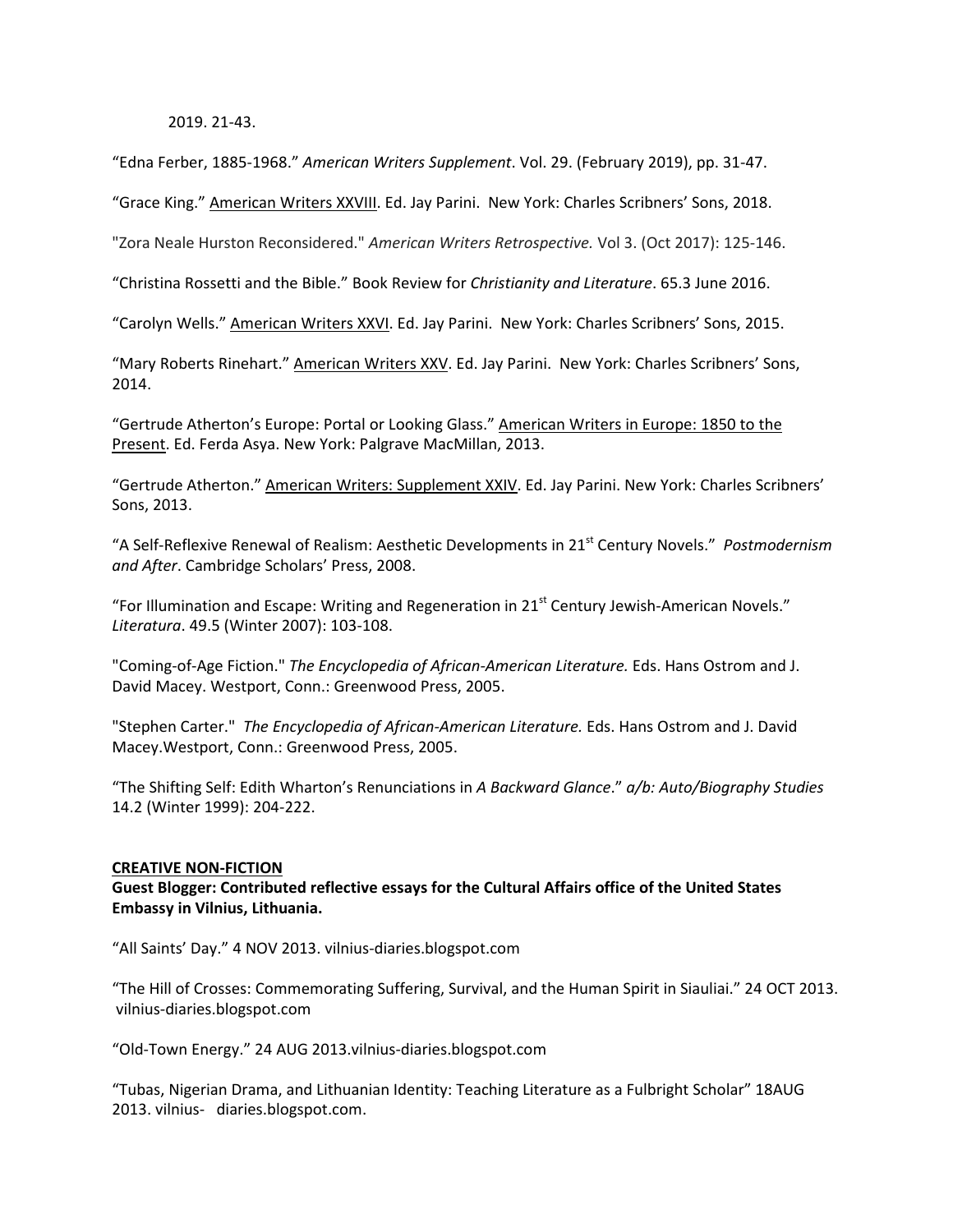## **PRESENTATIONS**

"Empowering Students Through a Virtues Approach to Autobiographical Writing." Baylor Symposium on Faith and Culture, "Character of the University," October 17 - 19, 2019.

"Working-Class Women in the Popular Fiction of Edna Ferber and Mary Roberts Rinehart." Annual Conference of the American Literature Association. Boston, MA, May 23-26, 2019.

"Survival or Thriving? A Dialogue between Wharton's *House of Mirth* and Ferber's *So Big.*" CCL Western Regional Meeting, Colorado Christian University, Lakewood, CO, April 4-6, 2019

"Visual Discourse in 1930s Literary Autobiography." Pacific, Ancient, and Modern Languages Association. Chaminade University, Honolulu, HI. Nov 10-12, 2017.

"Polyphony, Paradox, and Parable in *The Brothers Karamazov*." Plenary lecture to Honors College students and faculty. Azusa Pacific University, August 30, 2017.

"The Ethics of Uncertainty: Reading *Jane Eyre*." Plenary lecture to Honors College students and faculty. Azusa Pacific University, April 1, 2017.

"Strategic Detours: The Veiled Autobiographies of Carolyn Wells and Gertrude Stein in the 1930's Book Market." College English Association. Denver, CO March 30- April 1, 2016.

"Sacramental Endings: Marriage and Baptism as Vehicles for Social and Theological Justice in Charles Dickens' *Our Mutual Friend."* Southwest Conference on Christianity and Literature, University of Mary Hardin-Baylor, October 1-3, 2015.

"God, the Middlebrow, and the December 1922 *Bookman*." American Literature Association. San Antonio, TX, February 26-28, 2015.

"Nearly Buried Lives: Rebecca Harding Davis and Hugh Wolf." Plenary Lecture for the Institute for Faith, Work, and Economics Honors Colloquium. Colorado Christian University. Feb 23, 2014.

"Novel Concepts: Spiritual Struggle and the Triumph of Faith in  $19<sup>th</sup>$  Century Fiction." Panel Chair: Denver Conference on the Arts and Humanities, Colorado Christian University, April 26-28, 2013.

"Creativity as Moral Marker: Depiction of the Arts in  $19<sup>th</sup>$  and  $20<sup>th</sup>$  century Kunstlerroman." Panel Chair: Denver Conference on the Arts and Humanities, Colorado Christian University, April 26-28, 2013.

"To My Christian Sisters in the North": Rhetorical Appeals to Christian Family Bonds and Narrative Exposures of Their Weaknesses in Harriet Jacobs' *Incidents in the Life of a Slave Girl* and Harriet Wilson's *Our Nig."* Conference on Christianity and Literature, California Baptist University, March 27-29 2010.

"'[Back to] Good and Evil': Nostalgia, Realism, and Faithfulness in 21<sup>st</sup> century Jewish-American Fiction." Beyond Postmodernism: Literature, Culture, Theory" conference. Vilnius University, Lithuania, Nov 16- 17, 2006.

Women Writers and the Shaping of American Literary History." Keynote Address for the *50th Anniversary Celebration of the Humanities*, University of Suailiai, Suailiai, Lithuania, November 1, 2006.